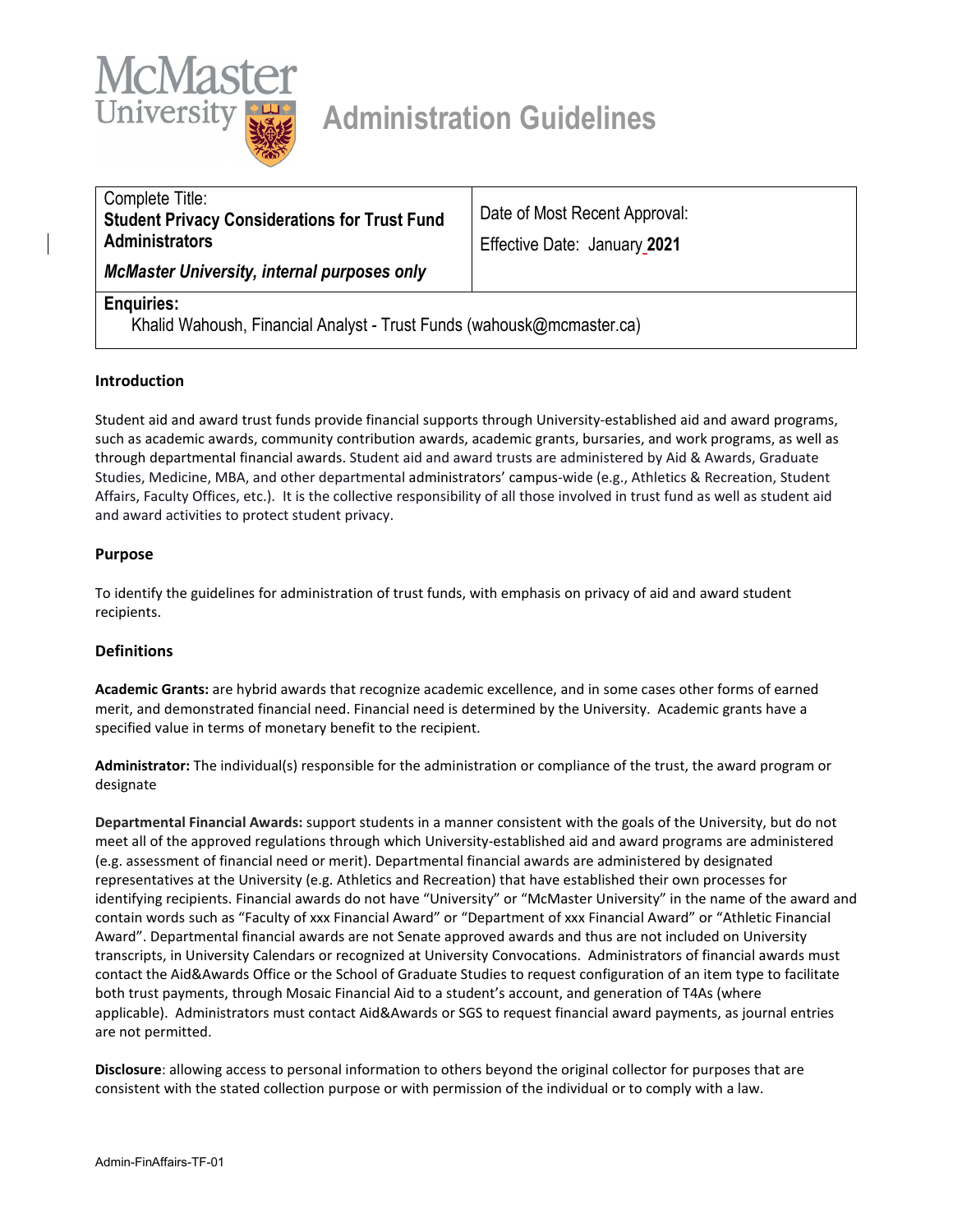**Notice of Collection***:* the formal notice required by law to be given when personal information is collected. This notice consists of three items: 1) the legal authority for collection; 2) The purpose(s) of the collection and 3) contact information for someone who can answer questions about the collection.

**The Freedom of Information and Protection of Privacy (FIPPA):** The legislation has two distinct purposes and each of these carries with it a different set of requirements.

- Under *Freedom of Information*, the public has the right of access to all of the recorded information which is in McMaster's custody and control (with some specific limitations). In order to facilitate this right of access, the University is required to prepare descriptions of the institution's records and personal information banks (PIBs). These directories, which must be published annually, are intended for use by the public to determine the information generally maintained by each institution.
- The *Protection of Privacy* provisions of the Act regulates the collection, use, disclosure, security, and retention of personal information in the University's custody and control. Many of the administrative requirements of this section of the legislation have been addressed previously with the introduction in 1995 of McMaster's Guidelines on Access to Information and Protection of Privacy, and the federal Personal Information Protection and Electronic Documents Act (2000), which as of January 2004 imposed similar requirements on those sectors of the University involved in commercial activity. The University has developed a **[Notice of](https://www.mcmaster.ca/privacy/fippa/docs/FIPPA_Statement.pdf)  [Collection](https://www.mcmaster.ca/privacy/fippa/docs/FIPPA_Statement.pdf)** statement.

**Personal Information:** Recorded information about an identifiable individual including:

- Information relating to national or ethnic origin, race, religion, age, sex, or sexual orientation.
- Information on education, financial, employment, medical, psychiatric, psychological, or criminal history
- Identifying numbers
- Home address or telephone number
- Personal correspondence
- Name where it appears with or reveals other personal information.
- Academic information
- Student e-mail addresses

**Scholarships:** are allocated to students on the basis of academic excellence, and in some cases, other forms of earned merit. Scholarships have a specified value in terms of monetary benefit to the recipient.

**The Statement of Collection of Personal Information & Protection of Privacy** governs the information provided to donors and others concerning award recipients. To review the statement, please visit: [https://secretariat.mcmaster.ca/app/uploads/2019/06/FIPPA\\_Statement.pdf](https://secretariat.mcmaster.ca/app/uploads/2019/06/FIPPA_Statement.pdf)

**Third Parties**: anyone who does not fall under the category of the Administrator.

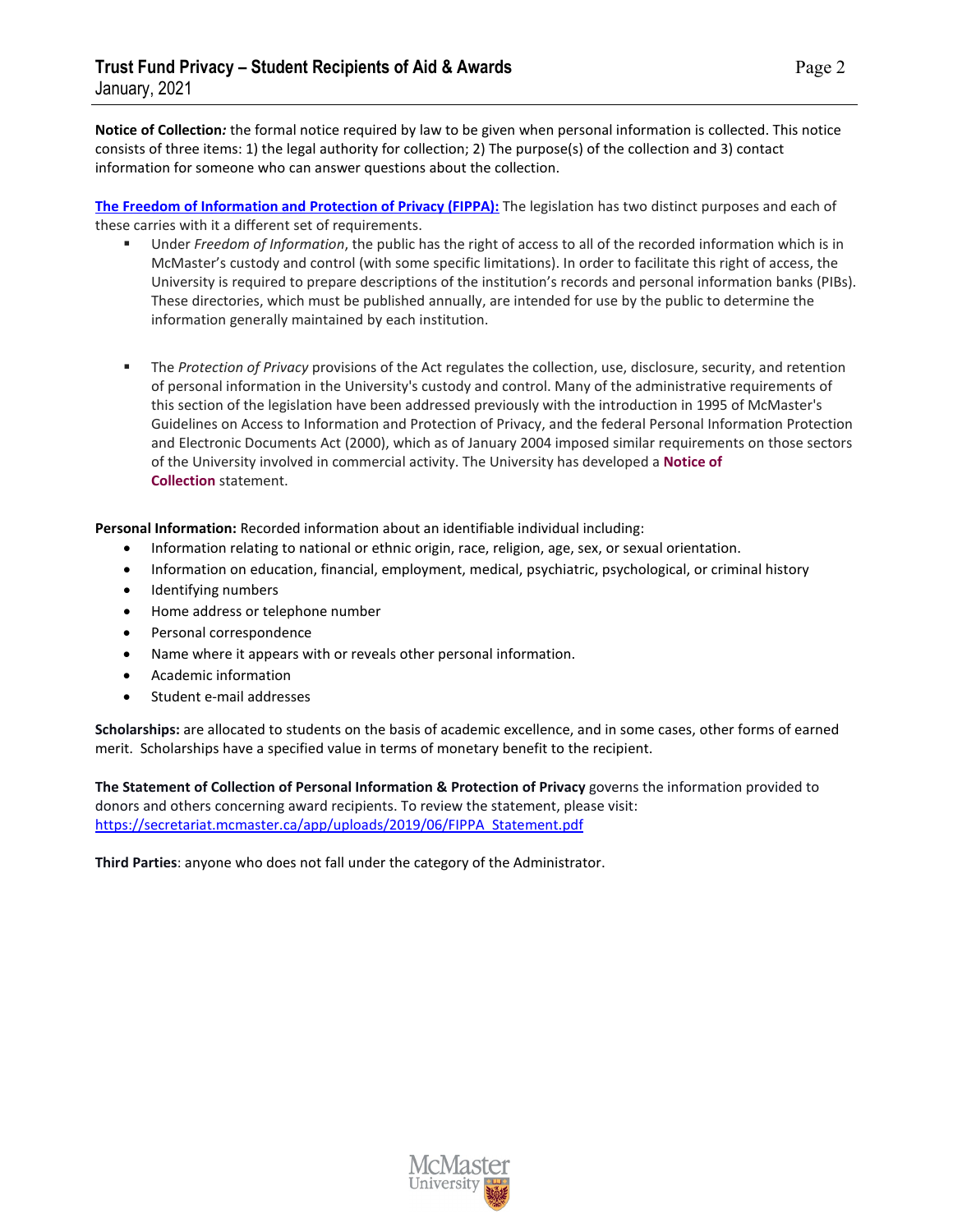### *USE OR DISCLOSURE OF PERSONAL INFORMATION*

Personal information use and disclosure must comply with the Freedom of Information and Protection of Privacy Act (FIPPA) and with University policy. In addition, personal information use and disclosure must comply with the following:

• Personal information should be used and/or disclosed only for the purpose for which it was collected, for established university functions, or with consent of the individual;

• Personal information should only be used and/or disclosed within the University to officers, employees and third parties who need the information to carry out their duties and if the disclosure is necessary and proper in the discharge of the University's functions;

• Personal information should not be disclosed outside of the University without clear legal authority or the permission of the owner to do so;

• When uncertain whether a use or disclosure of personal information is permitted, contact the University Privacy Office

### *FACTORS TO CONSIDER / FREQUENTLY ASKED QUESTIONS*

#### **Section 1: Third Party Requests to Contact Student Recipients**

Student aid and award recipients should only be contacted for the following types of third-party requests:

- **Donor thank you letters**
- **Invitation to meet a donor**
- Invitation to an event such as an award ceremony, MAPS dinner, etc.
- **Invitations to discuss work/summer/internship opportunities with a donor**
- **A** request to share a donor's message/letter
- Invitations to write a story about the student that may be shared with a donor, posted to a University website, used in University publications or fundraising material, etc.

*It is recommended the Administrator only contact student recipients a maximum of 2 times for any third-party requests (e.g. Initial Request and one follow-up).* 

#### *Donor Thank You Letters*

- All students are encouraged to complete and submit a donor thank you letter. Each Administrator may have different methods of communication sent to student recipients. Below outlines the communication process to students to submit a thank you letter:
	- o *Aid & Awards* Award recipients are contacted (via e-card/AwardSpring) after payments are disbursed requesting to submit a thank you letter. A follow-up email may be sent by Aid & Awards on behalf of University Advancement.
	- o *Graduate Studies-* Award recipients are contacted via AwardSpring or via an award letter through the School of Graduate Studies Administrative Tool System after payments are disbursed requesting them to submit a thank you letter. A follow-up email may be sent by the School of Graduate Studies on behalf of University Advancement.
	- o *Medicine-* Award recipients are contacted (via e-mail) after payments are disbursed requesting to submit a thank you letter. A follow-up email may be sent by program administrators on behalf of University Advancement.
	- o *M.B.A-* Award recipients are contacted via AwardSpring after payments are disbursed requesting them to submit a thank you letter. A follow-up email may be sent by the School of Graduate Studies on behalf of University Advancement.

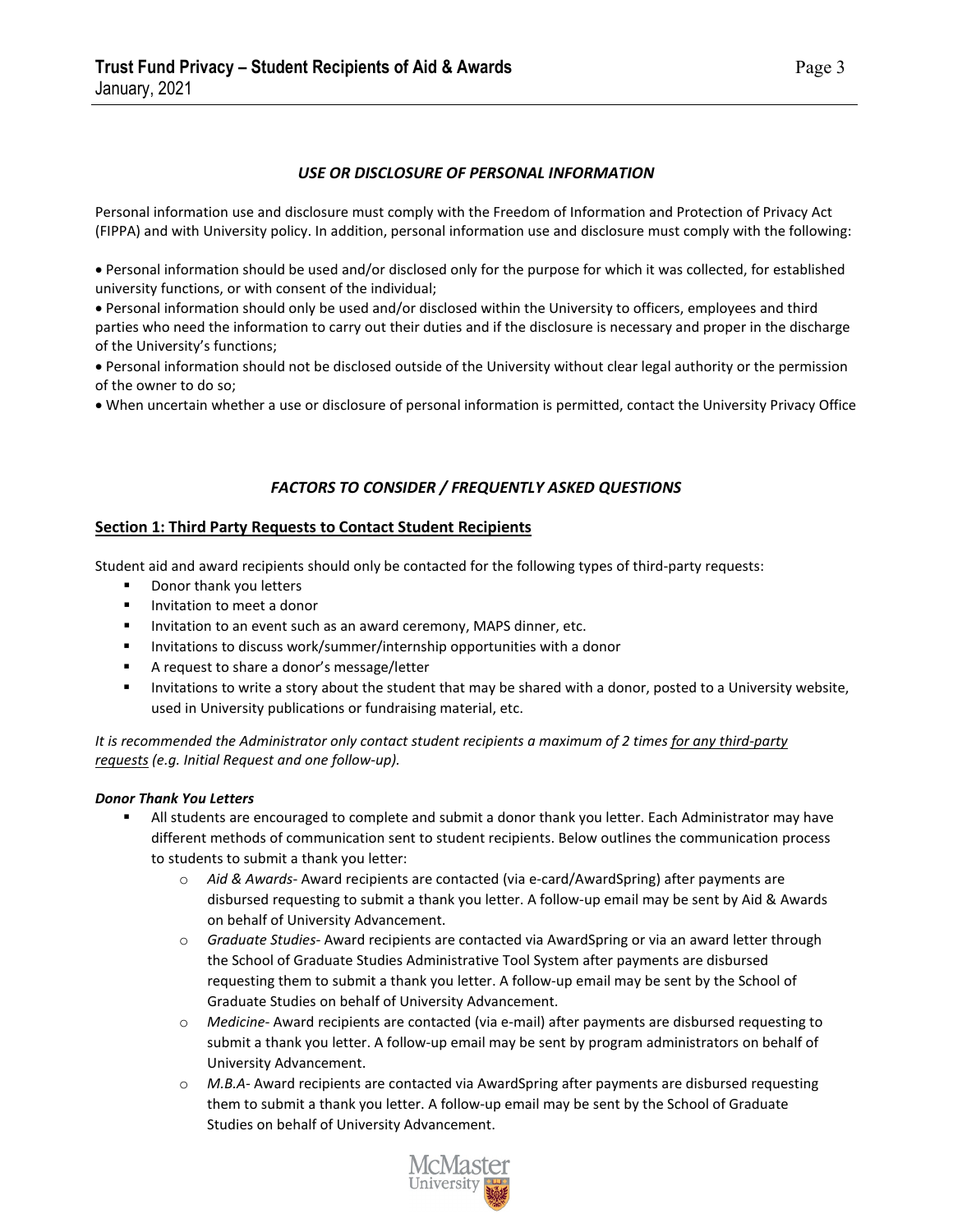- o *Departmental Financial Awards-* It is recommended the Faculty/Department that administers the award sends a communication to students requesting a thank you letter.
- The following disclaimer is required to be included in the communication sent to students: "*By submitting your thank you letter, you are authorizing your name and your award name, as well as any quotes from your letter, to be used in future McMaster stewardship/donor relations materials and university communications. You are acknowledging that your letter may be edited before delivery to a donor, and you are releasing McMaster University from any responsibility regarding how a donor may choose to use or publish your letter. If you choose to include your address, phone number and/or e-mail address, you should be aware that McMaster will have no control over the donor's use of this information."*
- It is recommended the Administrator only contact student recipients a maximum of 2 times for any 3<sup>rd</sup> party requests (e.g. Initial Request and one follow-up).

#### *(a) Who is able to contact student aid and award recipients directly for one of the permitted third-party requests?*

 Student email addresses are deemed personal information and as such only those administering the award are able to directly contact the student (unless student reaches out to UA directly or provides consent).

#### *(b) How can I contact aid and award student recipients for third-party purposes?*

- Only those administering the award are able to directly contact the student. It is advised to include a disclaimer in the email to inform the recipient of their rights.
- For example, University Advancement drafts the email to the student recipient, then forwards the draft to the Administrator. The Administrator will reach out to the student via email and asks that they respond directly to the University Advancement contact.
- Disclaimer Example: *"Please note that response and/or participation to this request is entirely voluntary and you can choose to remain anonymous. While response and/or participation are appreciated, acceptance or rejection of this request in no way impacts your aid or award eligibility."*

### *(c) I have received a direct email response from a student recipient regarding a student thank you letter. Can I respond to the student to inquire about an event, luncheon, and/or other opportunities?*

 Where contact is made for a specific purpose, we must remain consistent with that purpose. For example, it is not appropriate for the third party to reach out directly to the student regarding a subsequent opportunity on the basis of the student supplying a thank you note. A new request must be made following the third-party process.

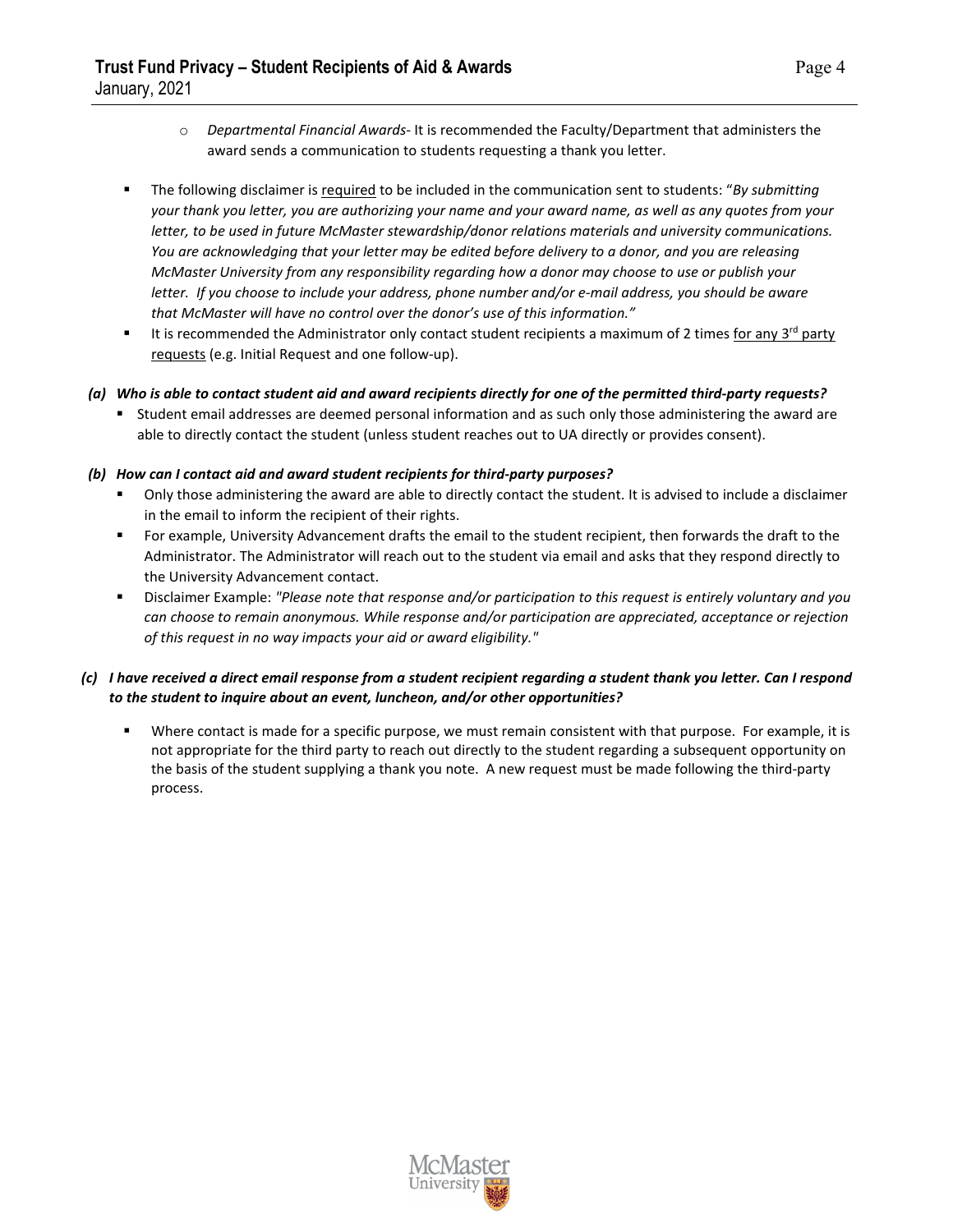### **Section 2: Student Consent**

The institution shall not use personal information in its custody or under its control except,

- *(a)* where the person to whom the information relates has identified that information in particular and consented to its use;
- *(b)* for the purpose for which it was obtained or compiled or for the consistent purpose;
- *(c)* for a purpose for which the information may be disclosed to the institution under section 42 or 32 of the Municipal Freedom of Information and Protection of Privacy Act.
- o Student consents are crucial to ensure their privacy of personal information is protected.
- o Students have the right to voluntarily consent to disclose their data and the right to change their mind.
- o AwardSpring consents are academic-year specific.
- $\circ$  Students have the right to change consents until they have no further opportunities open to which they can apply for a specific year.
- $\circ$  After the application for an academic year closes, as Administrators, we must provide a mechanism for students to change consents. Each department should implement a process for students to revise their consents. The following outlines the process within each department:
	- o *Aid & Awards* In the [Undergraduate Calendar,](https://academiccalendars.romcmaster.ca/mime/media/38/4160/Undergraduate+Calendar+2019-2020-FINAL-PRINT.pdf) if a student chooses to revise their consent, they must contact the Sr. Associate Registrar. It is the Aid & Awards Office's responsibility to update Mosaic and AwardSpring.
	- o *Graduate Studies-*-In the Graduate Calendar, if a student chooses to revise their consent, they must contact the School of Graduate Studies at graduatescholarships@mcmaster.ca. It is the School of Graduate Studies responsibility to update Mosaic and AwardSpring.
	- o *Medicine-* If a student chooses to revise their consent, they must contact their respective program administrator.
	- o *M.B.A-*In the Graduate Calendar, if a student chooses to revise their consent, they must contact the School of Graduate Studies at graduatescholarships@mcmaster.ca. It is the School of Graduate Studies responsibility to update Mosaic and AwardSpring.
	- o *Departmental Financial Awards-* Specific to the Faculty/Department administering trust fund.

Please note, when student's sign various consents, they are exercising their autonomy to grant such disclosure. Releasing information for which we do not have consent is considered an 'intentional breach'. If a student believes their personal information has been breached, they can request a formal investigation of all parties involved (including donors).

#### **What is a Privacy Breach?**

A privacy breach is an incident involving unauthorized access to personal information (PI) or personal health information (PHI) in the custody or under the control of the University. The information can be either recorded or verbal. For more information, please revie[w the Privacy Breach Protocol.](https://secretariat.mcmaster.ca/app/uploads/2018/11/privacy-breach-protocol.pdf) 

A separate consent should be created to disclose personal information for publications. This personal information may include the Student's name, the description and value of the award, Faculty, program, plan, level.

*See Appendix A, Figure #2 for AwardSpring Student Consent (2020-21)*

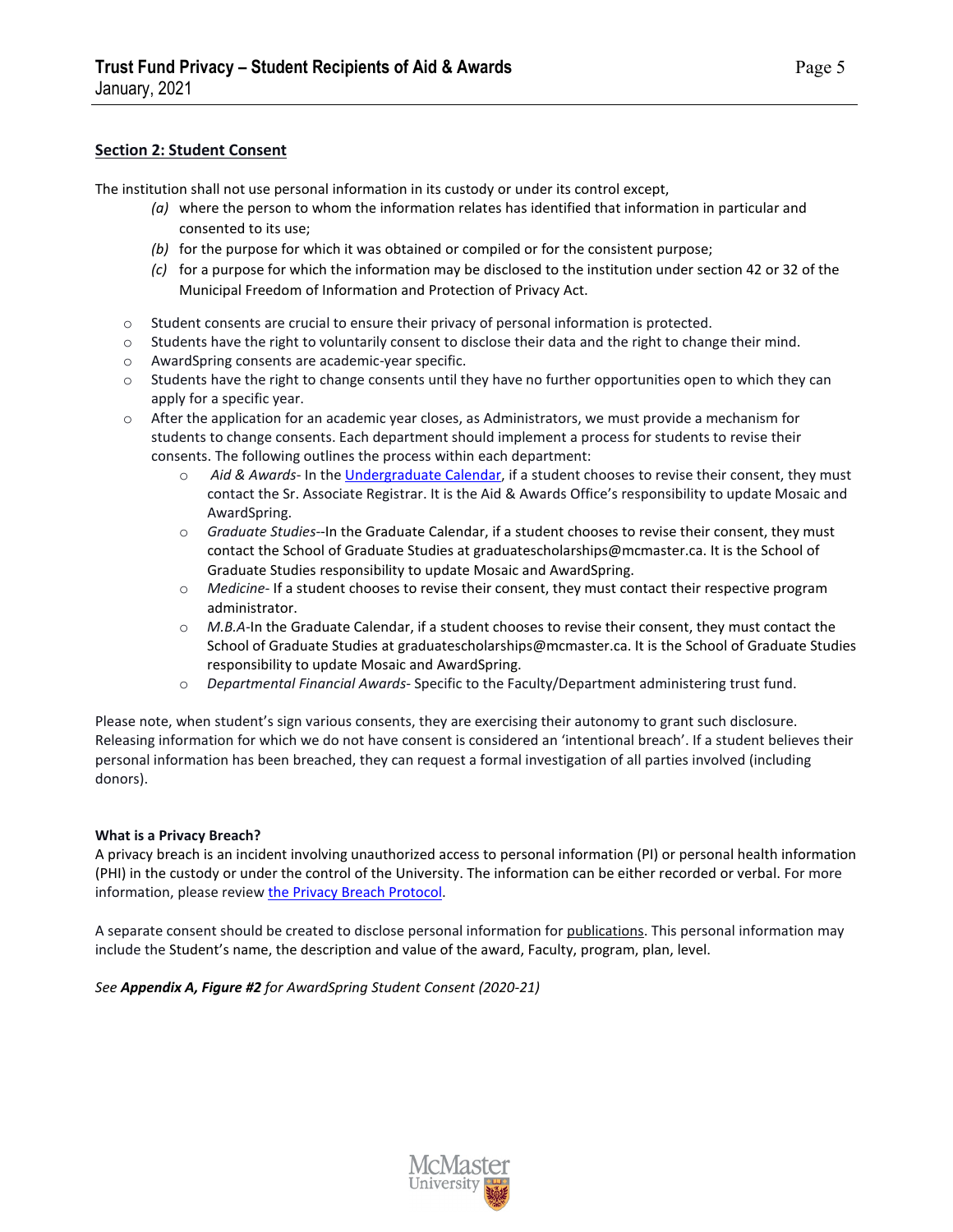#### **Section 3: Releasing Student Recipient Information to Third Parties**

All student personal information should remain confidential unless FIPPA/Notice of Collection Statement applies, or the student recipient gives direct consent. All information should be provided directly by the Administrator of the trust, the award program or designate with consent from the student. In some cases, consent is obtained during the application process. The statements below outline how student consent should be collected for the following information:

#### **i. Information Related to Student Financial Need & Need Based Aid:**

- Personal information must remain *confidential*.
- Only where a student provides specific consent is personal information shared that specifically identifies the student.
- For centrally administered need-based aid (e.g., general bursary programs for undergraduate, graduate, MBA, Medicine) consents are collected in AwardSpring—*See Appendix A*—Departments not using an application process in AwardSpring, must collect student consents directly where financial need is a consideration prior to sharing any information about the recipient to a thirdparty.
- All areas with applications must include the FIPPA/Consent Statements on AwardSpring
- The Administrator of the fund can provide third parties with the recipient's personal information outlined below:
	- o Student Name (\*Only if student consent was given)
	- o Faculty
	- o Program
	- o Level
	- o Aid Description/Name
	- o Aid Amount (\$)

#### **ii. Information Related to Student Academic Merit**

- Merit-based awards (e.g., Scholarships) and information is administered by various Faculties and Departments.
- For awards administered on AwardSpring, student consent (FIPPA) is collected—*See Appendix A, Figure #1*—
- Departments not using an application process in AwardSpring, must collect student FIPPA/consents directly on their merit-based award application.
- In accordance with the Freedom of Information and Protection of Privacy Act and McMaster University's Statement on the Collection of Personal Information, where notice is given, the University is permitted to publish the following personal student information:
	- o Student Name
	- o Faculty
	- o Program
	- o Level
	- o Award Description/Name
	- o Award Amount (\$)

#### **i. Information Related to Student Financial Need, Need-Based Aid, AND Academic Merit**

- For centrally administered need-based aid and academic merit awards (e.g., Academic Grants) consents are collected in AwardSpring—*See Appendix A*—
- Departments not using an application process in AwardSpring, must collect student FIPPA/consents directly on their merit & need-based award application.
- Information related to student financial aid, need-based aid and academic merit is considered personal information. As such, the publication of the student's name of those who have received an Academic Grant is not permitted without specific permission from the recipient.

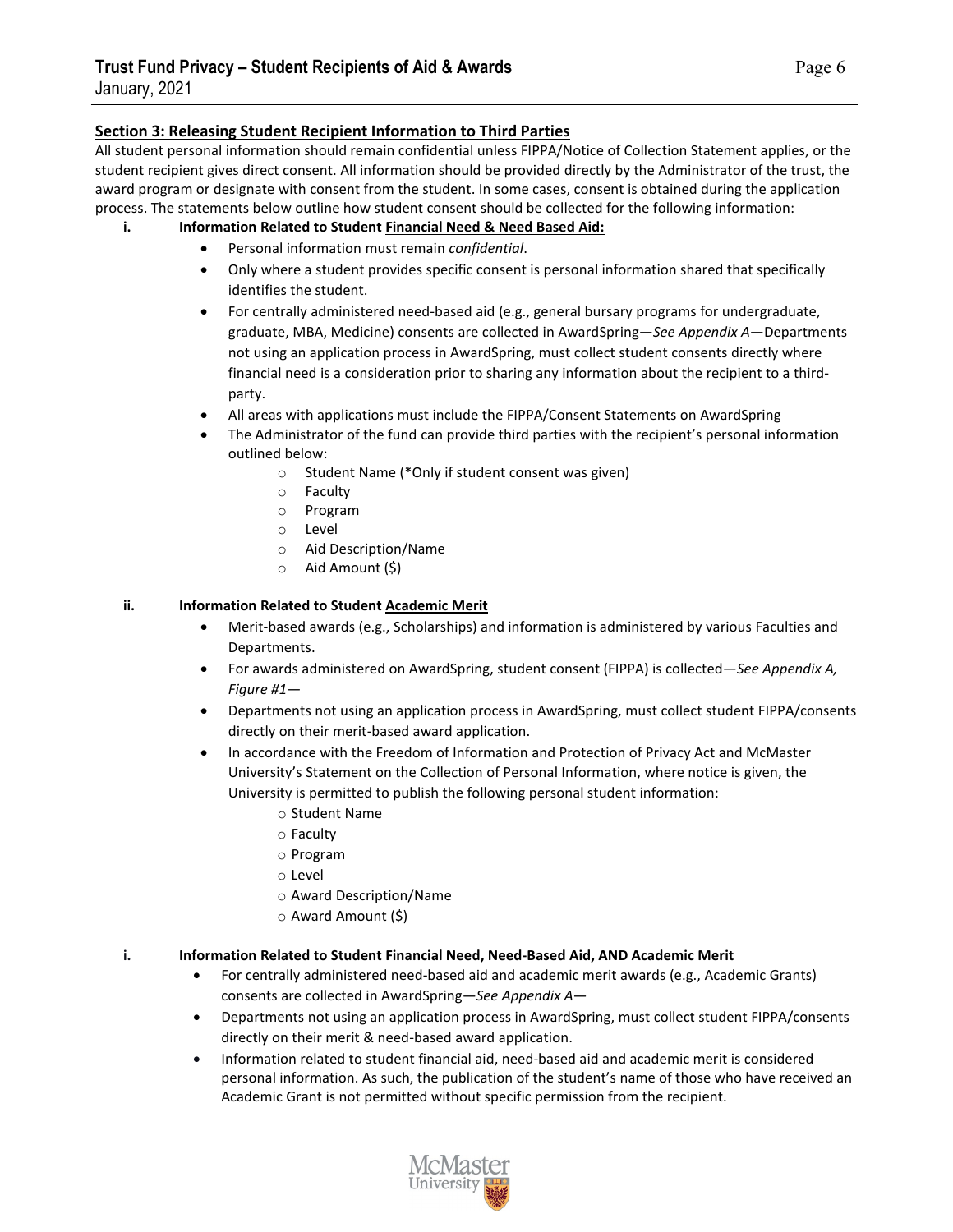- As the Administrator of the fund, you can provide third parties with the recipient's personal information outlined below:
	- o Student Name (\*Only if student consent was given)
	- o Faculty
	- o Program
	- o Level
	- o Award Description/Name
	- o Award Amount (\$)

For awards where student consent is specific to the award (e.g., larger donor awards such as Schulich, Brathwaite, etc.), Administrators should consider drafting a consent form specifically to the award. An example of this can be found in *Appendix A, Figure #3*.

#### **(a)** *I require personal student information for the Endowment Trust Fund Statements. How can I obtain this information?*

- University Advancement can reach out to the Administrator who administers the award. The TFA can provide the following information:
	- i. Student Name (For need-based aid only where consent is provided)
	- ii. Academic Program
	- iii. Academic Plan
	- iv. Academic Level
	- v. Aid/Award Value

#### *(b) Can I request the student's travel/exchange location?*

- In recipient of travel/exchange awards (by application), students are asked to submit a travel report in the Fall term following their travels. This is not mandatory. Reports are public through the Undergraduate/Graduate Council and Senate. A student's location should not otherwise be released.
- *(c) Can I request application material including the student's essay, response to questions or other academic work completed?*
	- Please refer to th[e Ownership of Student Work Policy.](https://secretariat.mcmaster.ca/app/uploads/2019/06/Ownership-of-Student-Work.pdf)
	- The student, in writing the essay, is expressing his/her viewpoint. The student is writing the essay to complete an academic requirement that is graded by an instructor. The essay is not written with a donor in mind. The donor may not agree with the views expressed and/or information presented in the essay, which is a potential risk to the student and the institution. If an essay were to be released to a donor, the student and the University have no control over further distribution of that student's work.
	- Releasing the essay opens the selection committee and McMaster to donor scrutiny regarding selection processes and quality of student work. This is a slippery slope. Criteria used for award selection must meet donor terms but should not be open to further donor scrutiny. Similarly, the University would not release a student's grade in a course, calculated averages, result of session or application material.
	- Travel award recipients are advised of the travel report requirement and that the report will be forwarded to the donor of the award and University Senate. This requirement is known in advance of writing the report and thus the student is aware of the intended audience and that the report is public.

#### *(d) Can I provide the donor with the recipient report generated from Mosaic?*

 *Yes. The data used for the recipient report is information sourced from Mosaic according to the Notice of Collection Statement and any student declarations specifically for that academic year.*

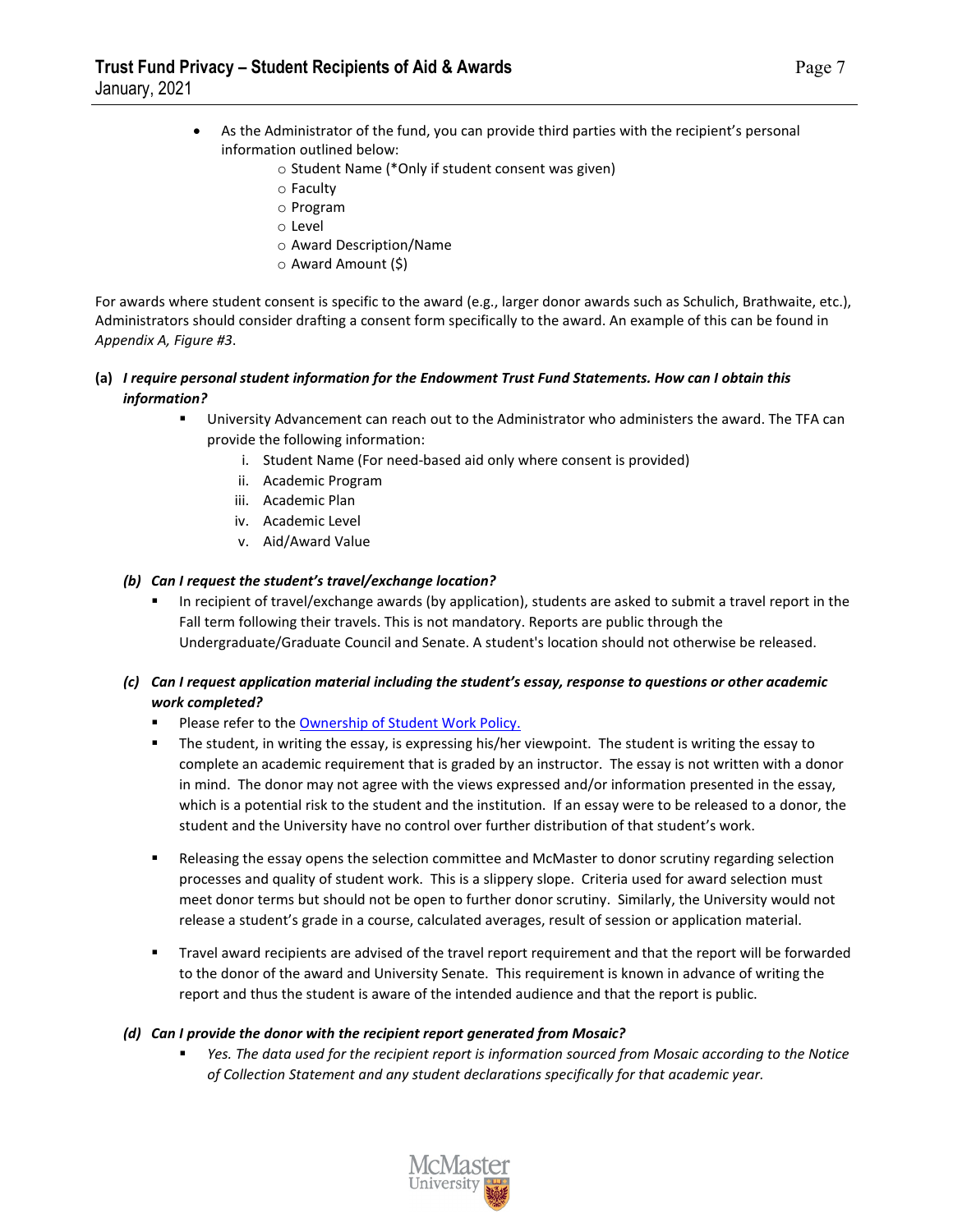- *(e) We are hosting a dinner for the recipients of an award. Can I obtain a list of the recipients, as well as their respective mailing address/phone number/email address?*
	- *No. Please contact the Administrator to forward invitations on your behalf. This includes MAPS, MSU and Donor events.*

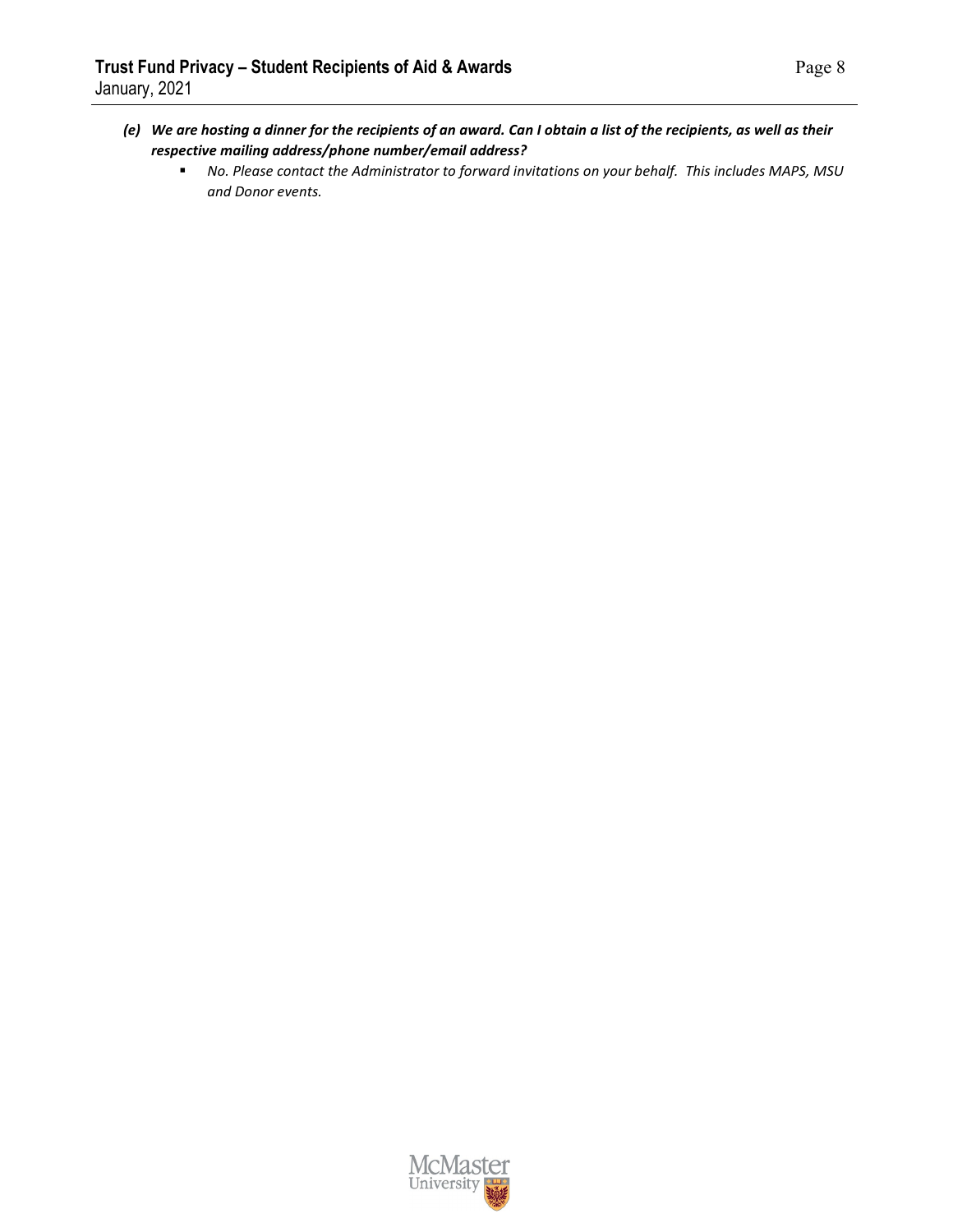#### **Related Policies and Resources***:*

*[McMaster has a Privacy Governance and Accountability Framework](https://secretariat.mcmaster.ca/privacy/privacy-governance-and-accountability-framework-2/) which sets out accountabilities for ensuring that all individuals involved in the planning, management and day-to-day operations of McMaster University are in compliance with the* Freedom of Information and Protection of Privacy Act (FIPPA), *and with the* Personal Health Information Protection Act (PHIPA)*, their associated regulations and privacy policies, procedures and practices set out by McMaster University.* 

[Privacy Program-](https://secretariat.mcmaster.ca/app/uploads/2018/11/Privacy-Program.pdf) This Policy applies to all McMaster University faculty, staff and students when handling personal information or personal health information on behalf of the institution.

[Privacy Governance and Accountability Framework-T](https://secretariat.mcmaster.ca/app/uploads/2018/11/privacy-governance-and-accountability-framework.pdf)his Policy applies to all McMaster University faculty, staff and students when handling personal information or personal health information on behalf of the institution. The purpose of this Policy is to set out the accountabilities for ensuring that all individuals involved in the planning, management and day-to-day operations of McMaster University are in compliance with the Freedom of Information and Protection of Privacy Act (FIPPA), RSO, 1990 and with the Personal Health Information Protection Act (PHIPA), SO, 2004, their associated regulations and the privacy policies, procedures and practices set out by McMaster University.

[Privacy Breach Protocol-](https://secretariat.mcmaster.ca/app/uploads/2018/11/privacy-breach-protocol.pdf) Under the Freedom of Information and Protection of Privacy Act (FIPPA) or Personal Health Information Protection Act (PHIPA), McMaster University has a responsibility to ensure that the personal information in its custody or control is properly safeguarded from those not entitled to have access.

[Handling Personal Information-](https://secretariat.mcmaster.ca/app/uploads/2018/11/handling-of-personal-information-policy.pdf) This Policy applies to all McMaster University faculty, staff and students when handling personal information on behalf of the institution. The purpose of this Policy is to ensure that personal information in the University's custody or control is collected, used, and disclosed in accordance with the relevant legislation. McMaster University is committed to protecting the privacy, confidentiality and security of all personal information that has been entrusted to us. McMaster University provides this protection, in part, by complying with Ontario's Freedom of Information and Protection of Privacy Act (FIPPA), RSO 1990. That Act establishes rules concerning the collection, use and disclosure of personal information (PI)

[Electronic Mail \(E-Mail\) Protocol for Personal Information and Personal Health Information-](https://secretariat.mcmaster.ca/app/uploads/2018/11/email-protocol-for-personal-info-and-personal-health-info.pdf) The purpose of this policy is to identify the standards, responsibilities and processes that apply in the use of e-mail accounts for transmission of Personal Information (PI) and Personal Health Information (PHI).

[The University Aid & Awards Policy-](https://secretariat.mcmaster.ca/app/uploads/University-Aid-and-Awards-Policy-.pdf) This Policy provides the framework through which all University-established aid and award programs must be approved and administered. Established aid and award programs include academic awards, community contribution awards, academic grants, bursaries, and work programs. Page 7 provides additional information for Privacy.

[Undergraduate Calendar Regulations-](https://academiccalendars.romcmaster.ca/content.php?catoid=41&navoid=8635) The Undergraduate Calendar Regulations for Aid & Awards offers additional information for privacy, retention of applications and supporting documentation.

[FIPPA](https://www.ontario.ca/laws/statute/90f31?search=freedom+of+information) - The legislation has two distinct purposes and each of these carries with it a different set of requirements.

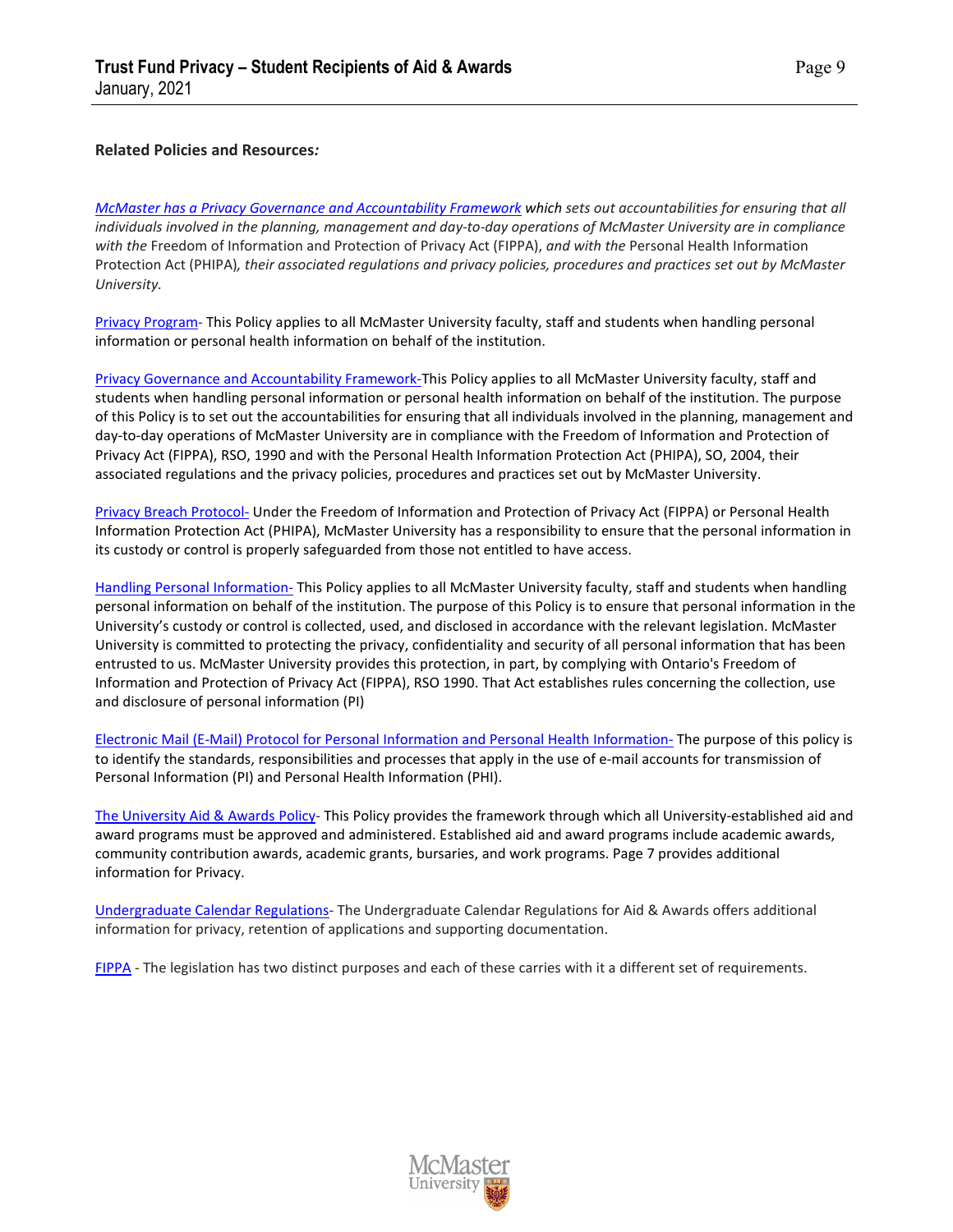# **Appendix A**

# **Figure #1: AwardSpring FIPPA Statement –**

|                                                     | <b>PRIVACY</b>                 |                                                                                                                                                  |
|-----------------------------------------------------|--------------------------------|--------------------------------------------------------------------------------------------------------------------------------------------------|
| <b>AN</b> Scholarships                              | Completed                      | The information collected on this application is used for the purpose of                                                                         |
| <b>APPLICATION TIPS &amp;</b><br><b>Application</b> |                                | determining your eligibility for aid and awards and to support all<br>activities related to the processing of aid and award approvals and        |
|                                                     | <b>PERSONAL INFORMATION</b>    | disbursements. The information collected on this application will not<br>overwrite your official student record at McMaster University.          |
|                                                     | <b>ACADEMIC INFORMATION</b>    |                                                                                                                                                  |
|                                                     |                                | FIPPA Statement McMaster University collects and retains personal                                                                                |
|                                                     | <b>FINANCIAL INFORMATION</b>   | information of students, alumni and other parties, including but not                                                                             |
|                                                     |                                | limited to faculty, staff, visiting academics and private citizens using<br>services provided by McMaster University, under the authority of The |
|                                                     | <b>QUALIFICATION QUESTIONS</b> | McMaster University Act, 1976. This information is used for the                                                                                  |
|                                                     |                                | academic, administrative, employment-related, safety and security,<br>financial and statistical purposes of the University, including for the    |
|                                                     | <b>CONSENTS AND</b>            | administration of admissions, registration, awards and scholarships,                                                                             |
|                                                     | <b>DECLARATIONS</b>            | convocation, alumni relations and other fundamental activities related                                                                           |
|                                                     |                                | to being a member of the University community, a user of services<br>provided by McMaster or an attendee of, or applicant to, a public post-     |
|                                                     |                                | secondary institution in the Province of Ontario. The information will be                                                                        |
|                                                     |                                | used, among other things, to admit, register and graduate students,                                                                              |
|                                                     |                                | record academic achievement, issue library cards and, where<br>applicable, local transit passes, event tickets etc., to provide access to        |
|                                                     |                                | information systems and to operate academic, financial, athletic,                                                                                |
|                                                     |                                | recreational, residence, alumni and other University programs.                                                                                   |
|                                                     |                                | Additionally, this information may be shared with other institutions of                                                                          |
|                                                     |                                | higher education in order to administer collaborative programs.                                                                                  |
|                                                     |                                | Information on admissions, registration and academic achievement<br>may also be disclosed and used for statistical and research purposes by      |
|                                                     |                                | the University, other post-secondary educational institutions and the                                                                            |
|                                                     |                                | federal and provincial governments. The names of alumni, their Faculty                                                                           |
|                                                     |                                | and program, award information, degree(s) awarded and date of                                                                                    |
|                                                     |                                | graduation is considered public information and may be published by                                                                              |

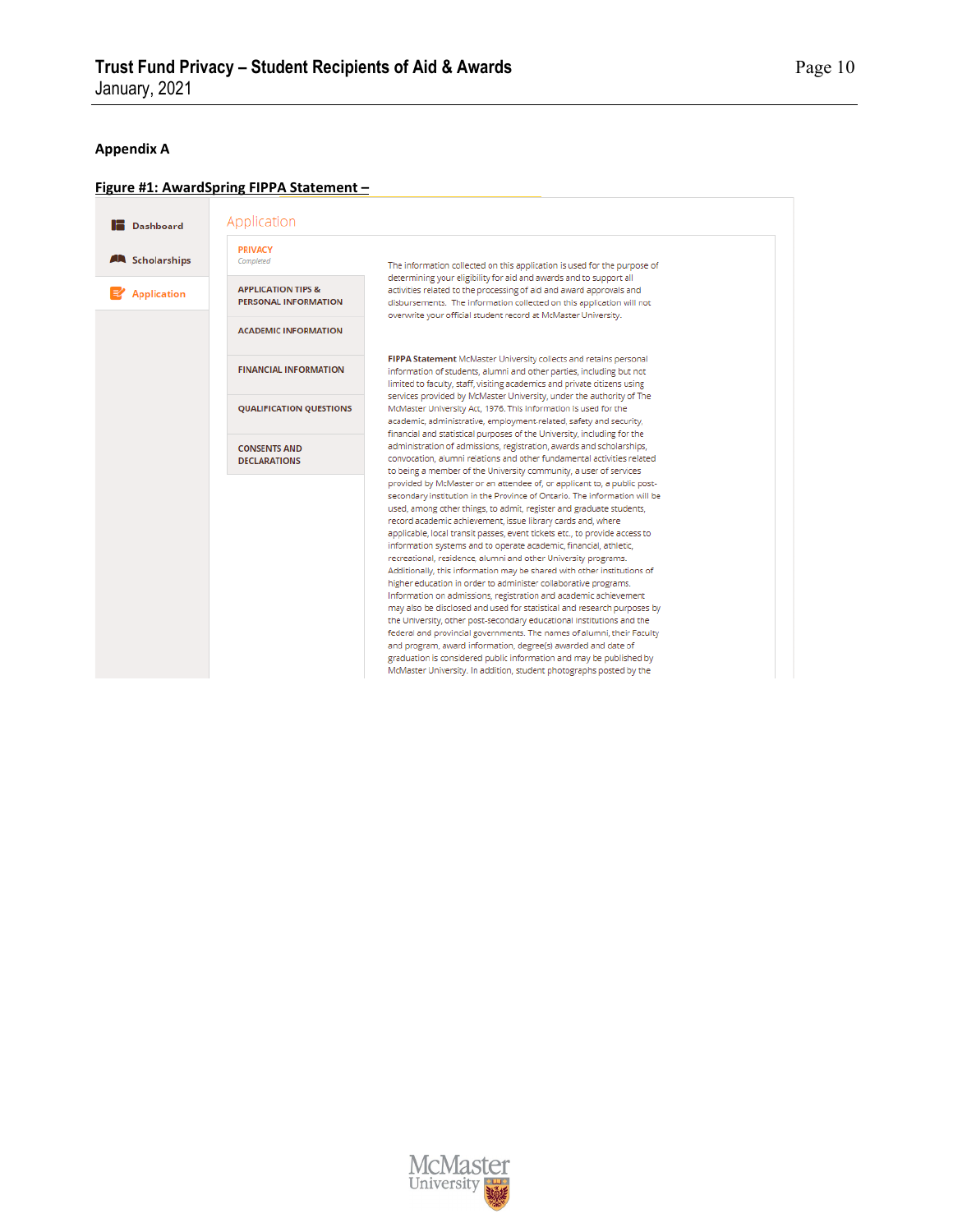iviciviaster omversity, in addition, student photographs posted by the University in the form of individual pictures or class pictures may be publicly displayed. Aside from the foregoing, the information you provide and any other information placed in a student record, or in a personnel record, will be protected and used in compliance with Ontario's Freedom of Information and Protection of Privacy Act (RSO 1990) and will be disclosed only in accordance with this Act. If you have any questions about the collection and use of this information please contact the University Registrar, University Hall, Room 209, Student Records, Gilmour Hall, Room 108, or the University Secretary, Gilmour Hall, Room 210, McMaster University. McMaster University may also collect personal information from other relevant sources including, without limitation, the Ontario Universities' Application Centre, secondary schools, colleges, universities and other institutions previously attended, including third-party services and test score providers where the items collected form a part of the application or admission process to a university program. Furthermore, McMaster is required to disclose personal information such as Ontario Education Numbers, student characteristics and educational outcomes to the Ministry of Training, Colleges and Universities (the "MTCU"). The Ministry collects this data for purposes such as planning, allocating and administering public funding to colleges, universities and other postsecondary educational and training institutions and to conduct research and analysis, including longitudinal studies, and statistical activities conducted by or on behalf of the Ministry for purposes that relate to post-secondary education and training. Any information collected by McMaster for the purposes of self-identification as a member of a specific group (i.e. First Generation, First Nations, etc.) may be subject to disclosure to the MTCU by McMaster and collected by the MTCU pursuant to its statutory authority. Further information on how the MTCU uses personal information is available on the ministry's website (http://www.tcu.gov.on.ca/). In addition to collecting personal information for the purposes noted above, McMaster University collects specific and limited personal information on behalf of the McMaster Student Union, Recognized Student Groups, the McMaster Association of Part-time Students and/or the McMaster Graduate Students Association. These constituent student groups use personal information for the purpose of membership, administration, elections, annual general meetings, health plans and other matters related to membership benefits only. Please contact the relevant Student Union or Association office if you have questions about this collection, use and disclosure of your personal information and their respective privacy policies. June 2019

Questions? Contact Student Services at https://registrar.mcmaster.ca/aid-awards/.



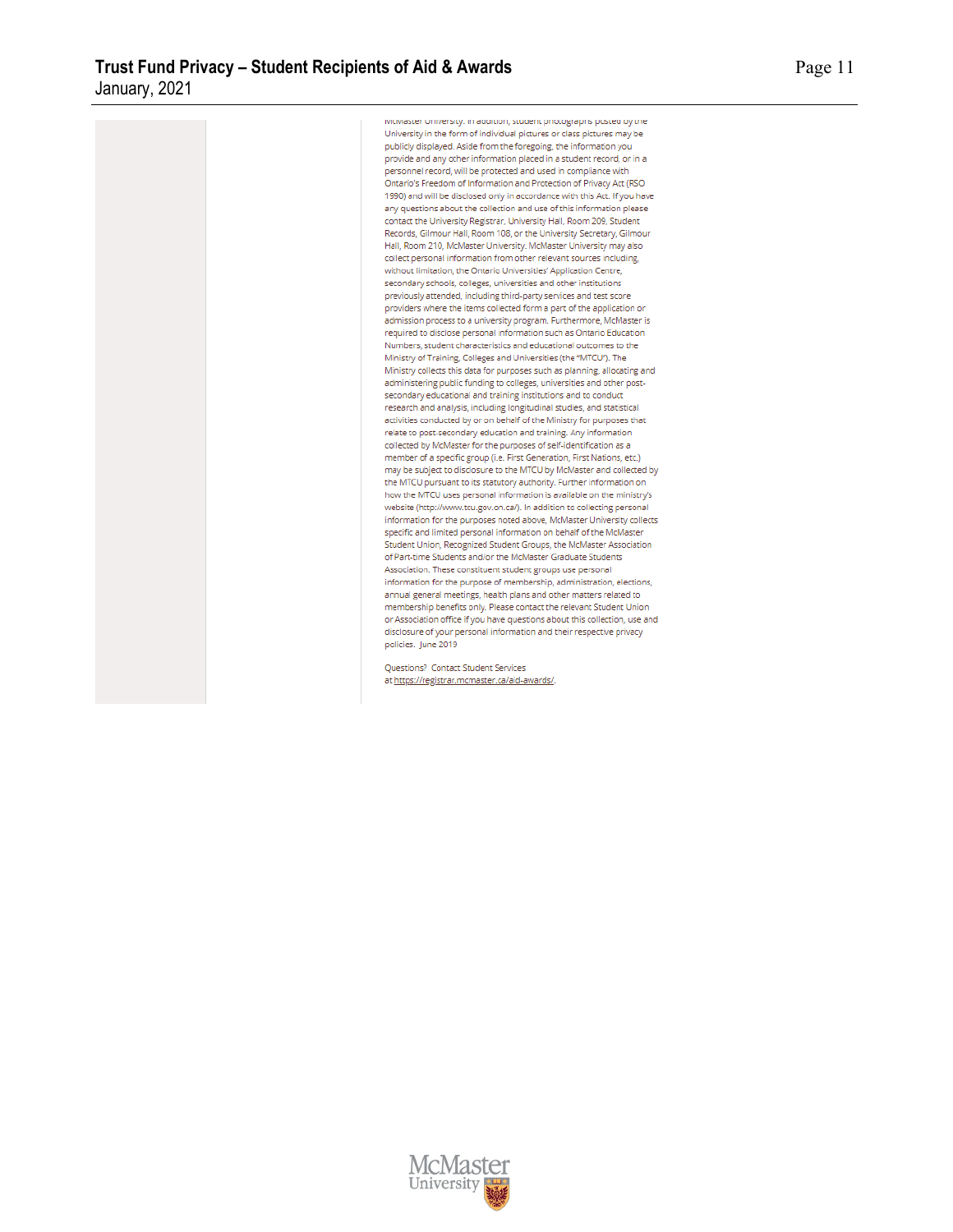

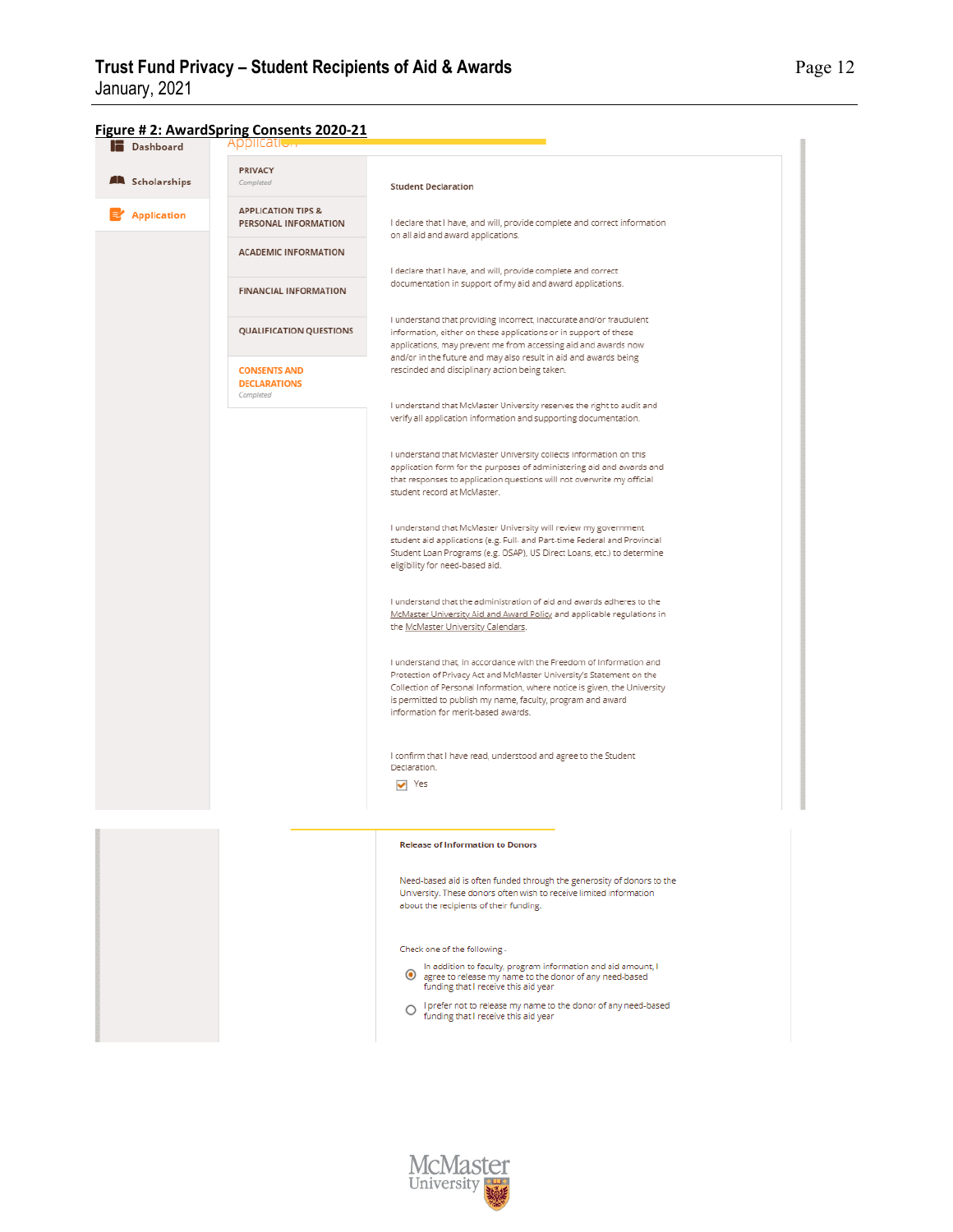

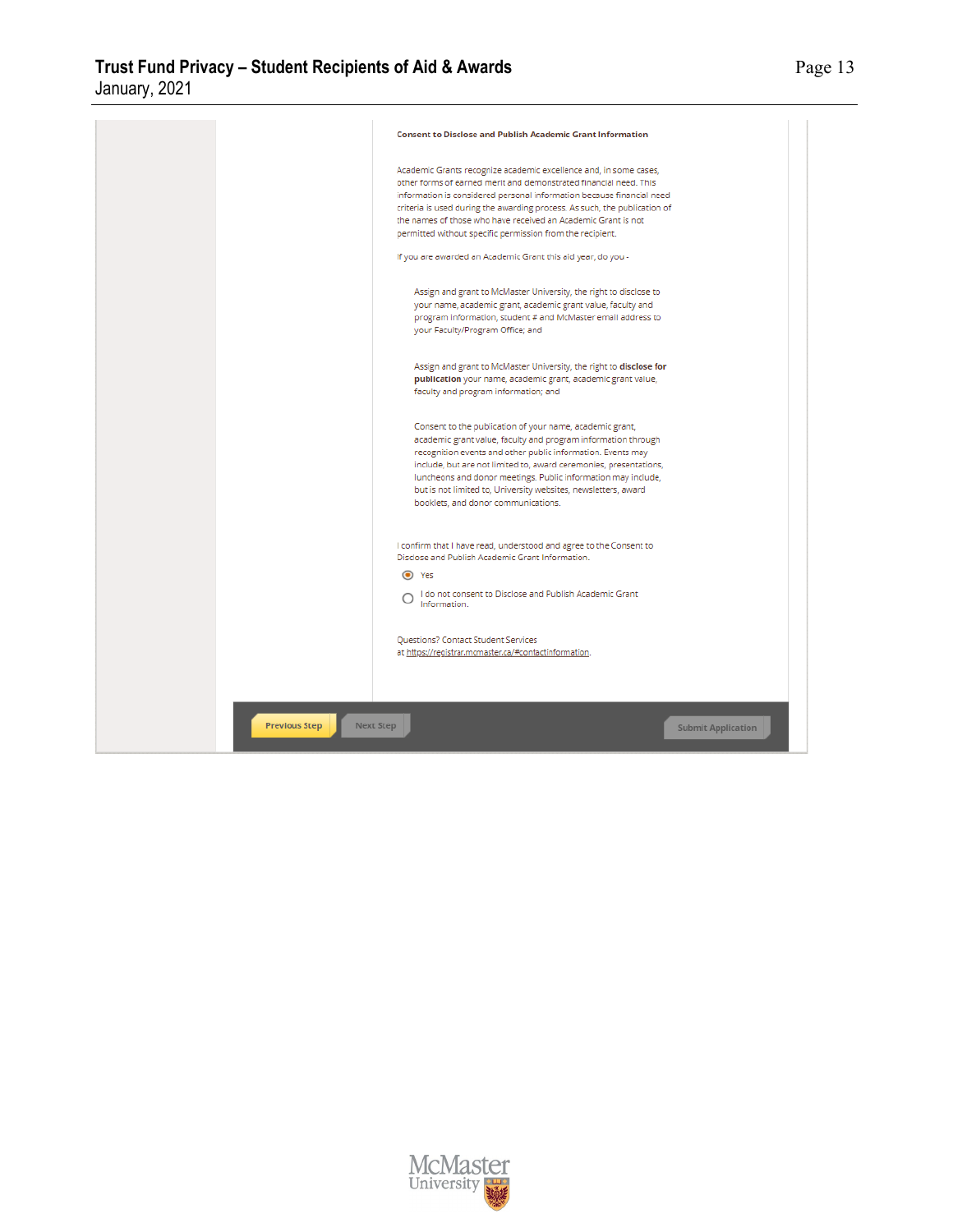**Figure #3: Award-Specific Student Consent Form (2020-21)**

*Undergraduate Example #1: The Brathwaite Award*



Office of the Registrar

Aid & Awards Gilmour Hall, Room 120 1280 Main Street West Hamilton, ON **L8S 4L8** 

(905) 525-9140 □(905) 521-9565 awards@mcmaster.ca Dregistrar.momaster.ca

# **Consent to the Disclosure of Personal Information**

The Office of the Registrar, Aid & Awards, delivers government and University aid and award programs that support access, financial wellness and excellence at the post-secondary level. University aid and awards programs include academic grants, awards, and bursaries.

The Freedom of Information and Protection of Privacy Act (FIPPA) and McMaster University's Notice of Collection statement govern the collection and use of information including the disclosure of personal information provided to donors and others concerning award recipients. The University publishes award recipient's name. Faculty, program, plan, level, and award value. The University publishes award recipients' names in the Undergraduate Calendar, in the University's convocation program and other award reports (e.g. Undergraduate Council) and publications.

By voluntarily checking the boxes below, and signing this form, you consent to (Please check all that apply):

- $\Box$  The Aid & Awards office disclosing your personal information related to this academic year for administration of the Brathwaite Award, including Student Recruitment, Admissions, Accounts Receivable and University Advancement, at McMaster University, as well as the Brathwaite donors and board (PETNA). The information includes: confirmation of admission application. offer status, confirmation of enrolment, Faculty, program, plan, level, total award value, coop/internship/study period, graduation status, degree conferred, summer plans, eligibility for award renewal, study location (on campus, off campus in Canada or off campus outside of Canada), and expense categories and amounts (e.g. \$700 for book & supplies).
- □ The Aid & Awards office disclosing your name, Faculty, program, plan, level, and McMaster email address, to the office of University Advancement, and to the office of Communications and Public Affairs, for the purposes of communicating with you.
- $\Box$  The Aid & Awards office disclosing your name and contact information to the University Advancement office, for the purposes of contacting you with requests for thank you letters, invitations to donor luncheons and events, invitations to discuss opportunities, interviews for McMaster University Advancement or Communications and Public Affairs, public recognition of your achievements, articles, social media, etc. Please note that responses to these requests and/or attendance at these functions is entirely voluntary. While a response is appreciated, acceptance or rejection of these offers in no way impacts aid and award eligibility.

**First Name** 

**Last Name** 

Signature

Date

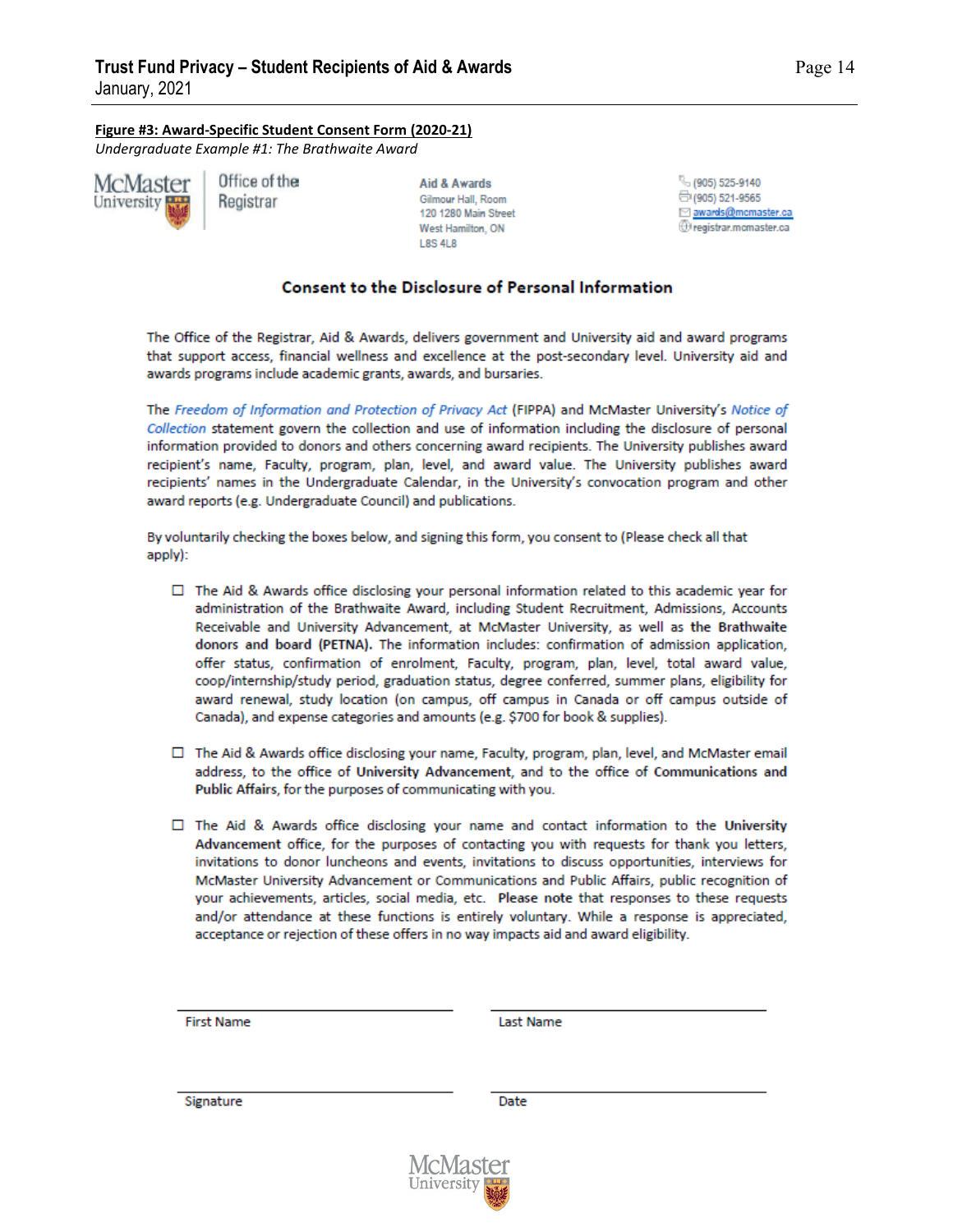*Undergraduate Example #2: Access Strategy Award*niversity Registrar

AIG & AWArds Gilmour Hall, Room 120 1280 Main Street West Hamilton, ON L8S 4L8

% (905) 525-9140 ⊕(905) 521-9565 awards@mcmaster.ca Pregistrar.mcmaster.ca

# **Consent to the Disclosure of Personal Information & Declaration Form**

The Office of the Registrar, Aid & Awards, delivers government and University aid and award programs that support access, financial wellness and excellence at the post-secondary level. University aid and awards programs include academic grants, awards, and bursaries.

The Freedom of Information and Protection of Privacy Act (FIPPA) and McMaster University's Notice of Collection statement govern the information provided to donors and others concerning award recipients, including publications such as convocation programs and Award booklets. As such, the University is permitted to publish an individual's name, Faculty, program, plan, level, and Award information. The University may publish the names of recipients of scholarships listed in the Undergraduate Calendar in the University's convocation program and other Award publications.

By signing below, you consent to:

- 1) the Aids & Awards office disclosing your name, Faculty, program, plan, level and McMaster email address, to the office of University Advancement, and to the office of Communications and Public Affairs, for award promotions such as events and social media; and
- 2) the University Advancement office contacting you with requests for thank you letters, invitations to donor luncheons and events, invitations to discuss opportunities, interviews for McMaster University Advancement or Communications and Public Affairs, etc. Please note that responses to these requests and/or attendance at these functions is entirely voluntary. While a response is appreciated, acceptance or rejection of these offers in no way impacts aid and award eligibility.

| <b>First Name</b>  | <b>Last Name</b> |
|--------------------|------------------|
| <b>Miller make</b> |                  |
| Signature          | Date             |

By signing below:

I certify that all information provided for consideration for the Access Award is correct and complete, including my self-declared demographic data. I understand that I may be asked to provide documentation at a future date to substantiate my information and that any misrepresentation of my information may result in the cancellation of my Access Award.